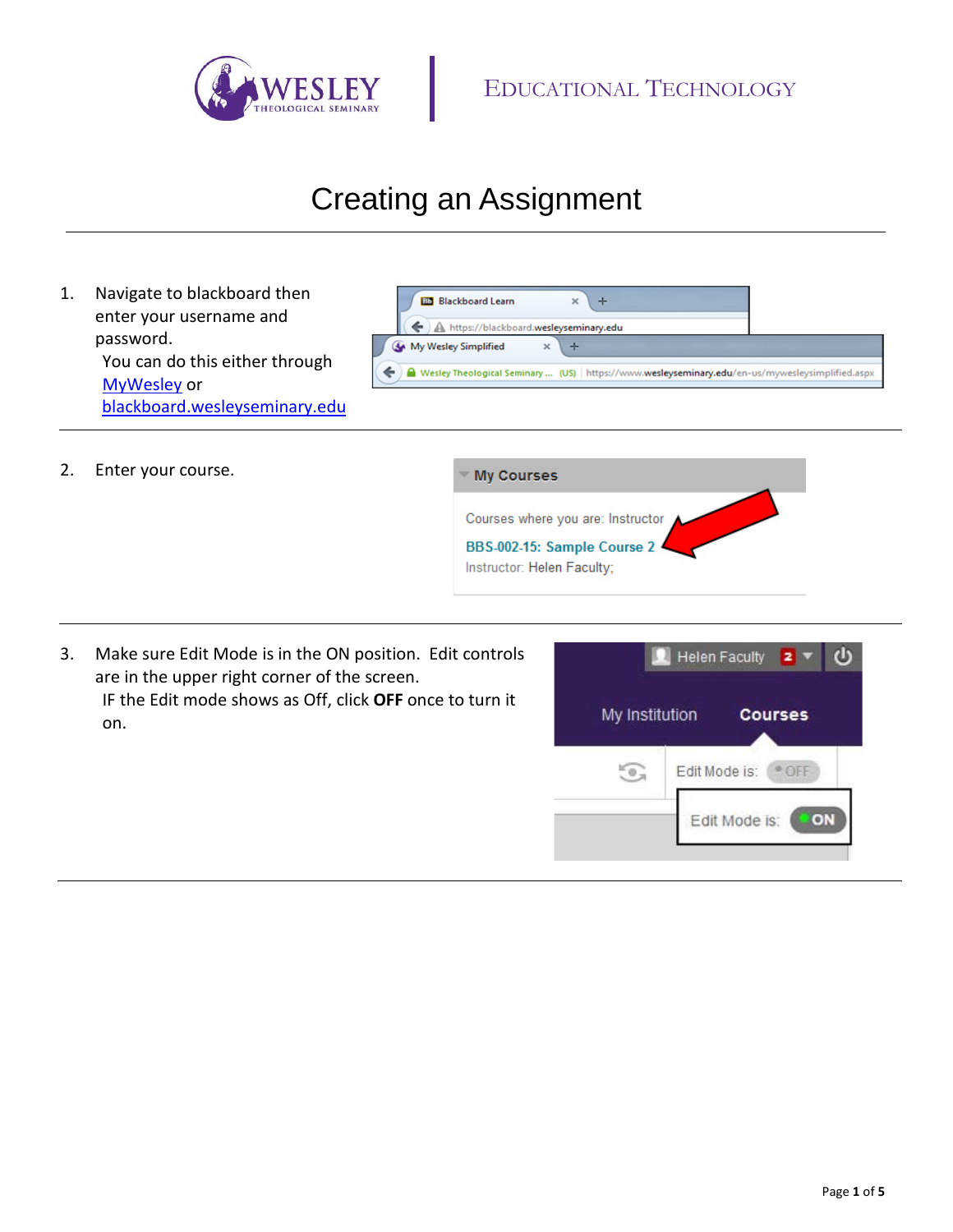4. Click once on **Assignments** in the Course Menu on the left.





6. Then click **Assignment**.

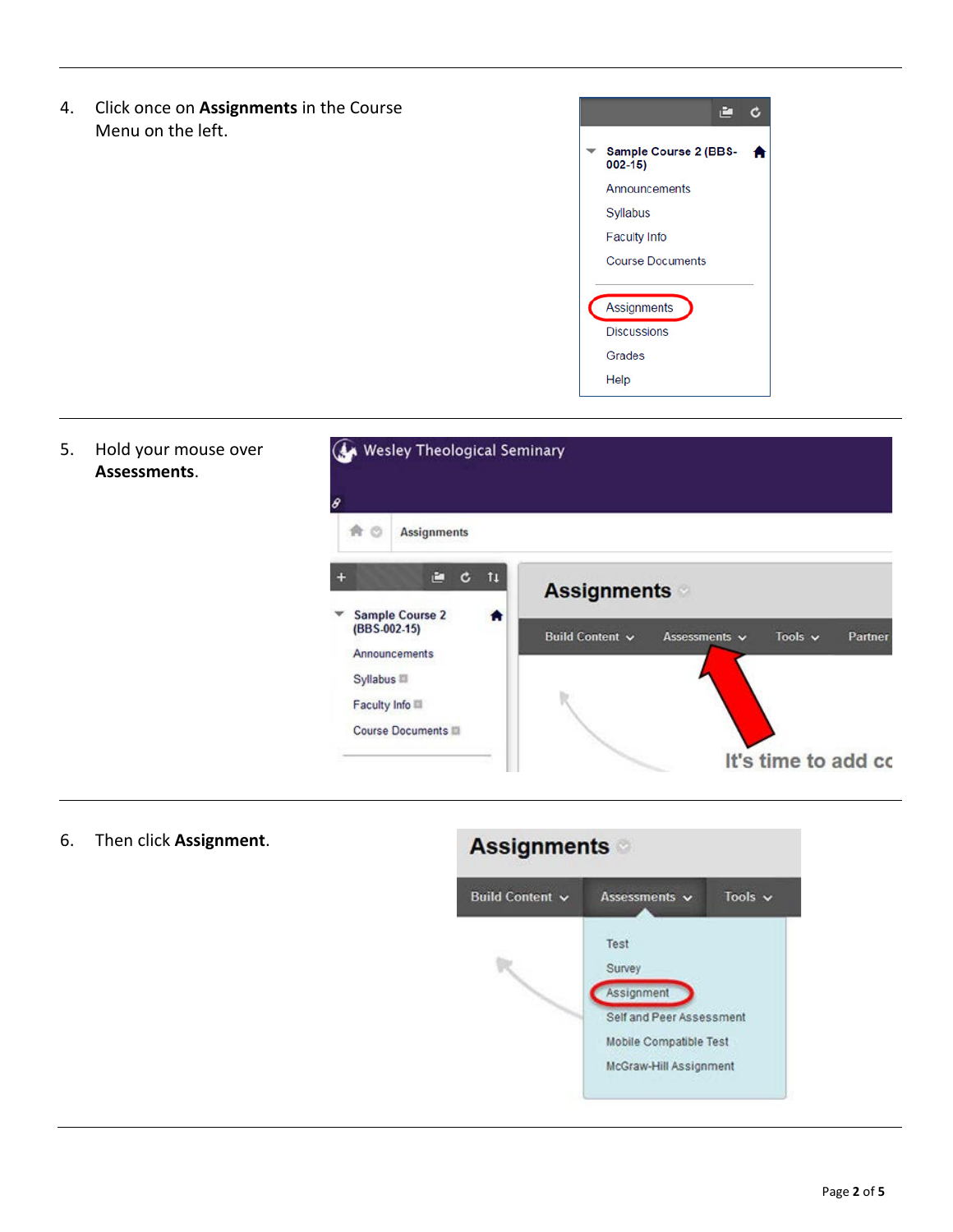

8. In the box under Instructions, type in your instructions for students. It is advised that you put logistical instructions here. You also have the option to attach files which may contain detailed assignment instructions or questions.

| Instructions |                     | * Name and Color |                                                                                                                                                                                          | Essay One |      |         |                |                   |             |   | Black |          |       |  |  |          |                     |
|--------------|---------------------|------------------|------------------------------------------------------------------------------------------------------------------------------------------------------------------------------------------|-----------|------|---------|----------------|-------------------|-------------|---|-------|----------|-------|--|--|----------|---------------------|
|              |                     |                  | For the toolbar, press ALT+F10 (PC) or ALT+FN+F10 (Mac).                                                                                                                                 |           |      |         |                |                   |             |   |       |          |       |  |  |          |                     |
| T            | T                   | Ŧ                | Paragraph                                                                                                                                                                                |           |      | - Arial |                |                   | 3 (12pt)    |   |       | $\equiv$ |       |  |  | ç        | $\mathbb{R} \times$ |
|              |                     | Q                | <b>In</b> all                                                                                                                                                                            |           |      |         |                | 事言语言 智能           | $T^x$ $T_x$ |   |       |          |       |  |  |          |                     |
|              | $\Box$ $\Box$ $f_x$ |                  | Mashups v                                                                                                                                                                                |           | $\P$ | 66      | $\circledcirc$ | $\circledcirc$ if | 囲           | 圈 | 围     |          | 田野田口田 |  |  | HTML CSS |                     |
|              |                     |                  | Please submit your essay here as a Word document only. All papers must use 12 pt font, New Times Roman or<br>Calibri, and double-spaced. Please see attached PDF for assignment details. |           |      |         |                |                   |             |   |       |          |       |  |  |          |                     |

9. Attach any necessary **ASSIGNMENT FILES** files from your computer or the course files. You can drag and drop **Attach Files Browse My Computer Browse Content Collection** the file, or browse your computer.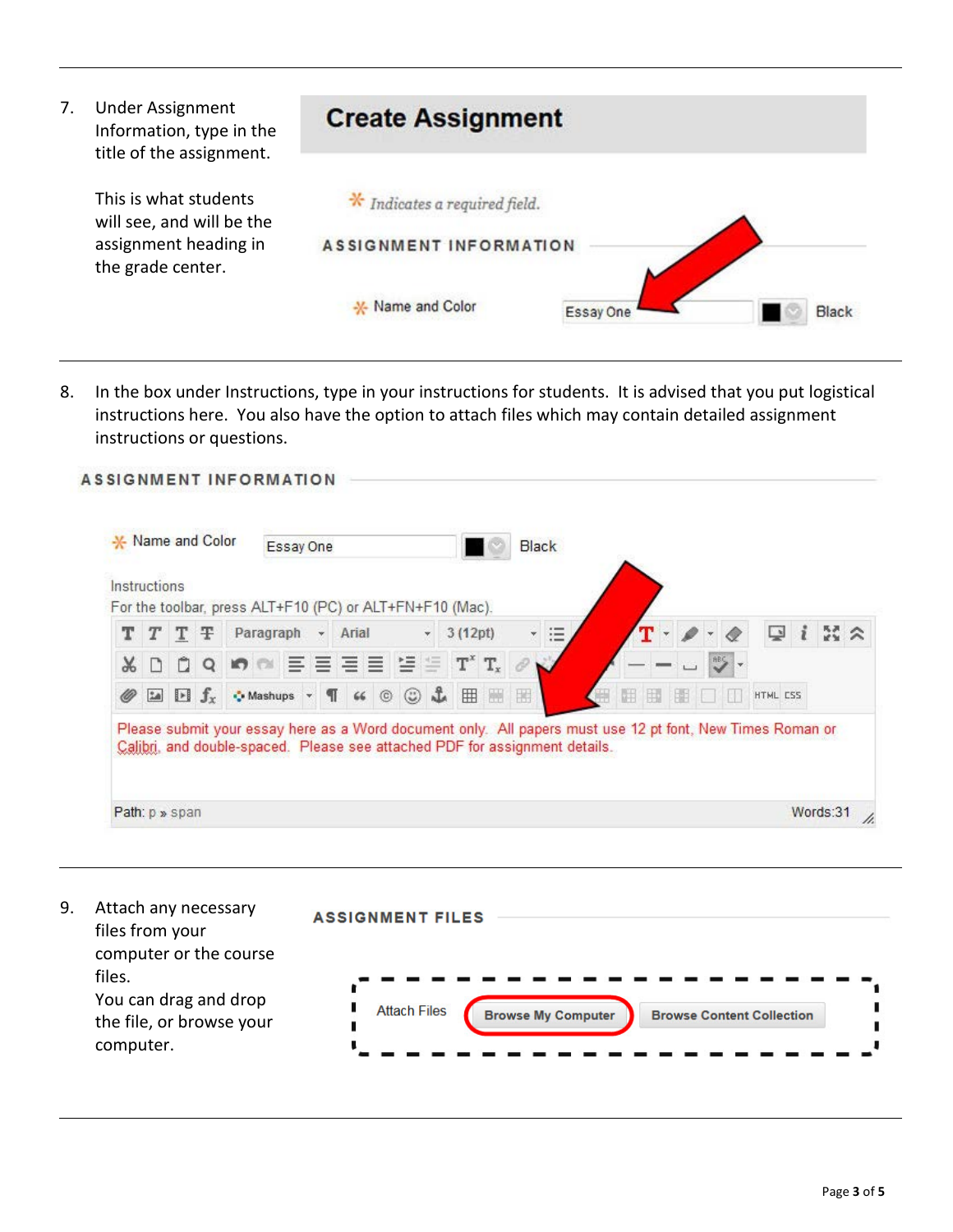10. Under Due Dates, you can set a due date for the assignment. The date you set will automatically display on the student Blackboard calendars.

First, check the box next to **Due Date**. Next, you can either type in the date, or use the calendar icon to select a date. If you enter a date, you must enter a time. You can type it in, or use the clock icon.



11:30 PM

End of Day

罰

11. Under Grading, type in the maximum points possible for the assignment. This must be a numerical value of what constitutes the best possible grade a student can achieve on this assignment.